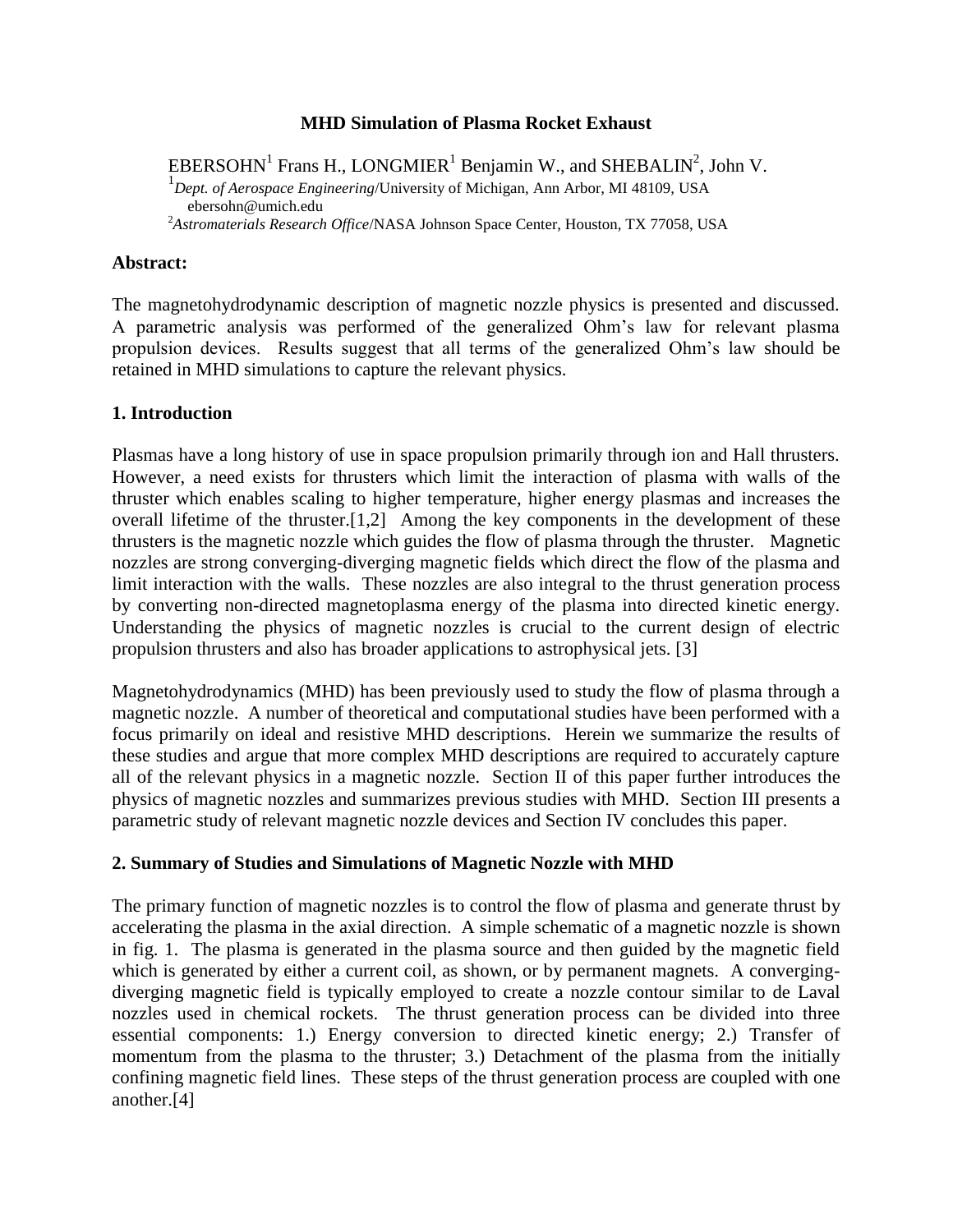In this paper we consider magnetic nozzles primarily from the MHD perspective and will limit the discussion of the relevant physics to those in the fluid, MHD regime. The physics of the magnetic nozzle can also be considered from particle and kinetic perspectives, leading to additional physical mechanisms which generate thrust.

Energy conversion mechanisms considered from an MHD perspective include generalized Hall effect and thermoelectric acceleration[5,6], directing the flow of fluid thermal energy[7], and Joule heating. Generalized Hall acceleration occurs due to the interaction of currents generated by the Hall effect with the applied field. Thermoelectric effects generate additional electric fields



**Figure 1: Schematic of magnetic nozzle.**

due to gradients in the electron density which can contribute to the Hall effect currents.[5] Hall effects can also result in a force which causes rotation of the plasma jet. [6] Fluid thermal energy is converted to axial kinetic energy due to the formation of a converging-diverging "magnetic wall". A current layer forms at the edge of the plasma which shields the inner plasma from the applied magnetic field and generates the confining force that guides the plasma flow. Simulations with resistive MHD codes (MACH2 and MACH3) have confirmed thrust generation by this process and show that the integrity of the current layer is crucial to efficient magnetic nozzle operation [8,9]. Joule heating describes the conversion of electromagnetic field energy into thermal energy in the plasma due to resistive heating.

Momentum transfer occurs due to the pressure of the plasma on the source walls and the Lorentz force resulting from the interaction of the induced currents and applied magnetic field. Diamagnetic induced currents are necessary to generate thrust in the plasma while paramagnetic currents can cause a drag force which reduces efficiency. [10]

MHD detachment scenarios considered include induced self-magnetic field effects[10], super-Alfvénic plasma flows[11], resistive diffusion[7,12], and magnetic reconnection. Self-field detachment can be achieved if strong diamagnetic currents are present which effectively cancel out the applied magnetic field.[10] Super-Alfvénic detachment can occur when the plasma flow velocity exceeds the Alfvén velocity. In this scenario the plasma drags the magnetic field lines along with it and significant field line stretching should occur.[11] Detachment through resistive diffusion occurs due to the plasma diffusing across the magnetic field lines due to collisions. This mechanism can result in drag losses on the plasma and significant anomalous diffusive transport can occur. [7,12] Finally, magnetic reconnection can facilitate detachment due to field line tearing and the formation of magnetic islands.

#### **3. MHD Description and Parametric Analysis**

The primary assumptions made in the derivation of the MHD governing equations are that the fluid behaves as a continuum, the ion mass is much greater than the electron mass  $(m_{ion} \gg m_e)$ , and that the characteristic electron time scales are much faster than the bulk fluid time scales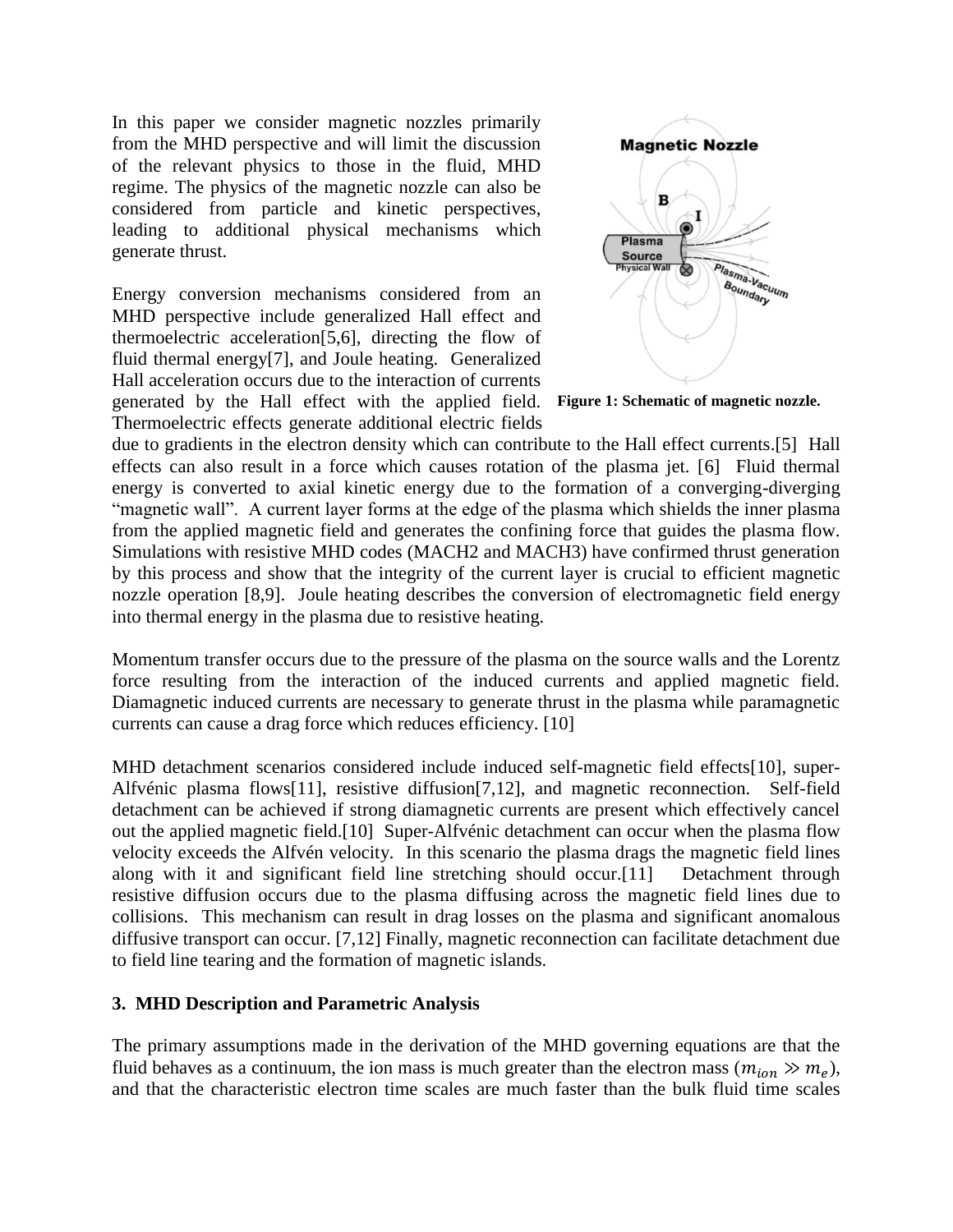$(\omega_e \gg \omega_{fluid})$ . The latter assumption implies that the electrons respond instantaneously to changes in the flow which leads to a simplification of the electron momentum equation into a force balance. This force balance can then be used to derive the generalized Ohm's law which provides closure to the MHD equations and allows for calculation of self-consistent magnetic fields.[13] The generalized Ohm's law is

$$
\mathbf{E} = -\mathbf{U} \times \mathbf{B} + \frac{1}{n_e e} \mathbf{J} \times \mathbf{B} - \frac{1}{n_e e} \nabla(n_e k T_e) + \eta \mathbf{J}
$$
 (1)

In this equation the terms on the right hand side are referred to as the convective, Hall, electron pressure, and resistive terms respectively. The type of MHD model (ideal, resistive, Hall, etc.) and the physics captured by this model is defined by the terms which are kept in the Ohm's law. The relative importance of the terms in Ohm's law is found by an analysis comparing the terms.

The first relation of Ohm's law terms is shown in (2) and is found by comparing the convective to the resistive effects. The resulting non-dimensional number is known as the magnetic Reynolds number which gives a ratio of the convective to the resistive effects. High  $Re<sub>m</sub>$ implies that the resistive effects are small which implies that the resistive term in Ohm's law can be ignored. For high  $Re<sub>m</sub>$  the induced magnetic field can be large, which is important for the physical mechanisms such as formation of the current layer, induced field detachment, super-Alfvénic detachment, and magnetic reconnection.

$$
Re_m = UL\sigma\mu_0 \tag{2}
$$

The non-dimensional number comparing the Hall to the convective term and is shown in (3). The resulting non-dimensional number relates to the magnetization of the ions and compares a characteristic fluid frequency to the ion cyclotron frequency. Large values of this ratio imply that Hall effects are important compared to the convective contributions. Physically this relation implies that the ions are effectively demagnetized and a non-linear description is needed to describe their motion. Ion demagnetization is an important consideration in the detachment process as well as in the formation of Hall currents.

$$
\Omega_{m,i} = \frac{\omega_{fluid}}{\omega_{c,i}} = \frac{U/L}{\omega_{c,i}}\tag{3}
$$

Relation (4) compares the Hall term to the resistive term in Ohm's law. This ratio, known as the electron Hall parameter, compares the electron cyclotron frequency to the electron-ion collision frequency. The Hall parameter gives insight into the effective magnetization of the particles. Large Hall parameters suggest that the particles can complete cyclotron orbits many times before experiencing a collision, suggesting that the magnetic field significantly affects that species. This parameter is important in the thrust generation process because it can result in the formation of Hall currents which can contribute to the energy conversion process. For Hall currents to exist the ions must be effectively demagnetized so that a net current is produced.

$$
\Omega_{H,e} = \frac{\omega_{ce}}{\nu_{ei}}\tag{4}
$$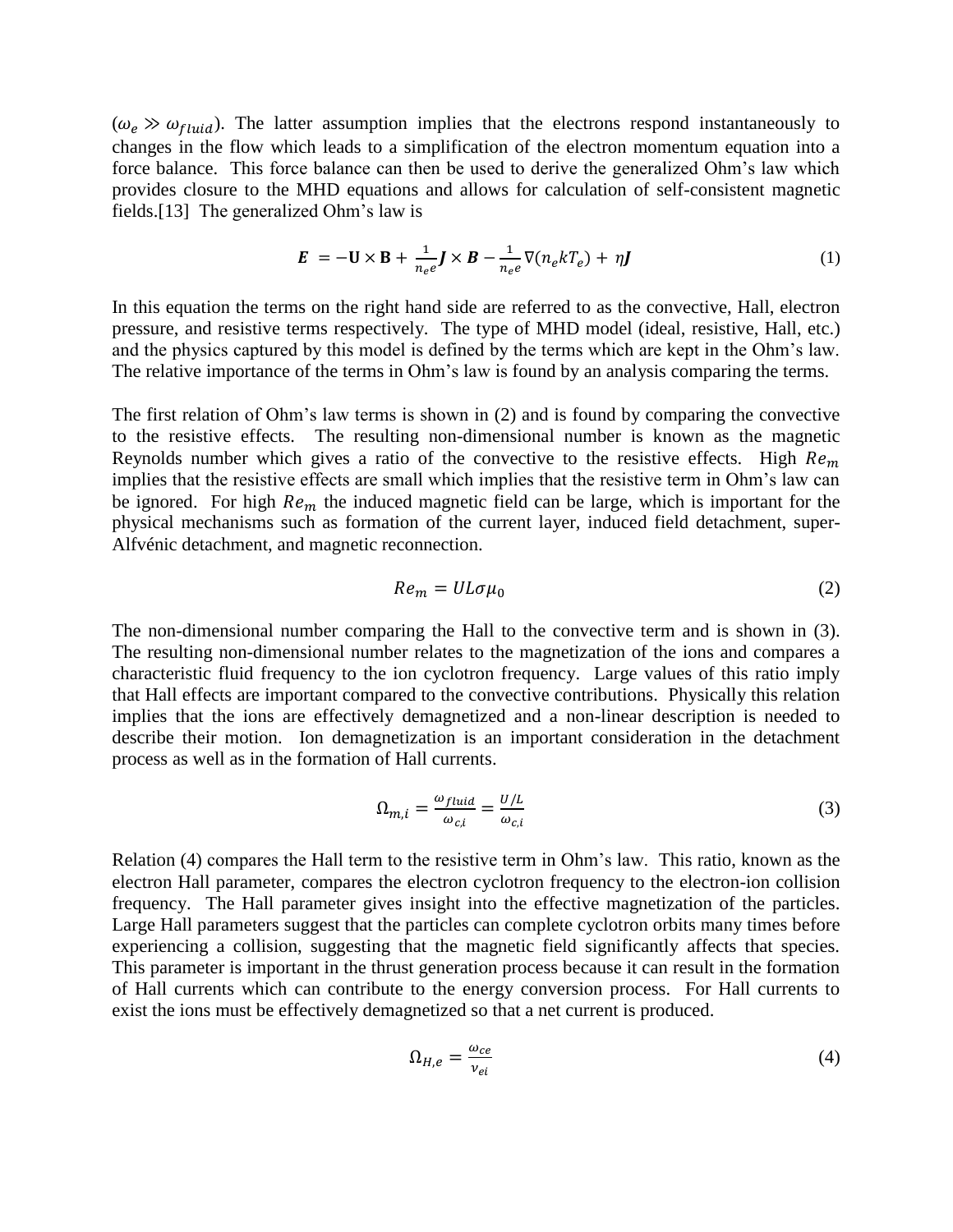The final ratio is found by comparing the Hall to the electron pressure term and is shown in (5). The resulting non-dimensional number is known as the thermal  $\beta$  which gives a ratio of the plasma to the magnetic pressure. When this ratio is small the magnetic pressure is greater than the electron pressure and the electron pressure can be ignored in comparison to the Hall effects.

$$
\beta = \frac{n k T_e}{B^2 / 2\mu_0} \tag{5}
$$

These non-dimensional parameters are used to compare the terms in the generalized Ohm's law and identify the type of MHD model necessary to capture the important physical mechanisms in magnetic nozzles. We calculate these non-dimensional parameters for theoretical and experimental designs which incorporate magnetic nozzles shown in Table 1. The devices considered include the VAriable Specific Impulse Magnetoplasma Rocket (VASIMR) [14,15], fusion-based propulsion systems [8], the magnetoplasmadynamic arc jet (MPDA) [16], and the Helicon Double Layer Thruster (HDLT) [2,17]. The electron magnetization,  $\Omega_{m,e}$ , is also included as a measure of the validity of the MHD assumption that electron time scales are much faster than the bulk fluid timescales. Conditions change significantly as the plasma flows through the nozzle and the values selected represent only a single point.

|                                                    |                  | <b>VASIMR</b> [15]   | <b>Fusion</b> [8]    | <b>MPDA</b> [16]     | <b>HDLT</b> [17]     |
|----------------------------------------------------|------------------|----------------------|----------------------|----------------------|----------------------|
| <b>Inputs</b>                                      | Gas              | Argon                | He                   | He                   | Argon                |
|                                                    | $n \, (\#/m^3)$  | $1.00 \cdot 10^{19}$ | $7.53 \cdot 10^{21}$ | $5.00 \cdot 10^{20}$ | $5.00 \cdot 10^{16}$ |
|                                                    | $T_{ion} (eV)$   | $1.00 \cdot 10^2$    | $1.00 \cdot 10^2$    | $1.50 \cdot 10^{1}$  | $1.00 \cdot 10^{-1}$ |
|                                                    | $T_e$ (eV)       | $6.00 \cdot 10^{0}$  | $1.00 \cdot 10^2$    | $5.00 \cdot 10^{0}$  | $5.50 \cdot 10^{0}$  |
|                                                    | $U$ (m/s)        | $4.00 \cdot 10^4$    | $1.70 \cdot 10^5$    | $2.00 \cdot 10^4$    | $8.70 \cdot 10^3$    |
|                                                    | L(m)             | $5.00 \cdot 10^{-1}$ | $1.80 \cdot 10^{-1}$ | $3.00 \cdot 10^{-2}$ | $1.50 \cdot 10^{-1}$ |
|                                                    | <b>B</b> (Gauss) | $5.50 \cdot 10^{2}$  | $9.44 \cdot 10^{3}$  | $1.00 \cdot 10^3$    | $1.38 \cdot 10^{2}$  |
| Dimensional<br>arameters<br>$\sum_{i=1}^{n}$<br>تم | $\Omega_{m,e}$   | $8.27 \cdot 10^{-6}$ | $5.69 \cdot 10^{-6}$ | $3.79 \cdot 10^{-5}$ | $3.03 \cdot 10^{-5}$ |
|                                                    | $Re_m$           | $6.54 \cdot 10^{2}$  | $2.83 \cdot 10^5$    | $1.88 \cdot 10^{1}$  | $3.03 \cdot 10^{1}$  |
|                                                    | $\Omega_{m,i}$   | $6.04 \cdot 10^{-1}$ | $4.16 \cdot 10^{-2}$ | $2.77 \cdot 10^{-1}$ | $1.75 \cdot 10^{0}$  |
|                                                    | $\Omega_{H,e}$   | $4.56 \cdot 10^{2}$  | $7.34 \cdot 10^{2}$  | $1.59 \cdot 10^{1}$  | $1.63 \cdot 10^{4}$  |
|                                                    | β                | $7.98 \cdot 10^{-2}$ | $3.41 \cdot 10^{-1}$ | $1.01 \cdot 10^{-1}$ | $5.81 \cdot 10^{-4}$ |

**Table 1: Parametric Analysis of Magnetic Nozzle Systems**

Small values of  $\Omega_{m,e}$  found for all devices suggest that the basic MHD assumption of fast electron time scales is satisfied. The  $Re<sub>m</sub>$  suggests that the resistive effects can not be ignored in most cases, with the exception being the fusion propulsion system. These calculations only consider classical diffusion, which has been shown to underestimate the resistive effects in plasmas. Bohm diffusion and anomalous diffusion processes may decrease the magnetic Reynolds number, increasing the importance of resistive effects. [12] The values of  $\Omega_{m,i}$  are generally found to be near one, suggesting that the ions are nearly demagnetized and Hall effects may be on the order of the convective effects. Furthermore, as the plasma expands to weaker magnetic fields this term will become larger, increasing the effects of the Hall term. The ratios found for the electron Hall parameter also suggest that the Hall effects should be included when compared with the resistive effects. The electron pressure is found to be marginally important in